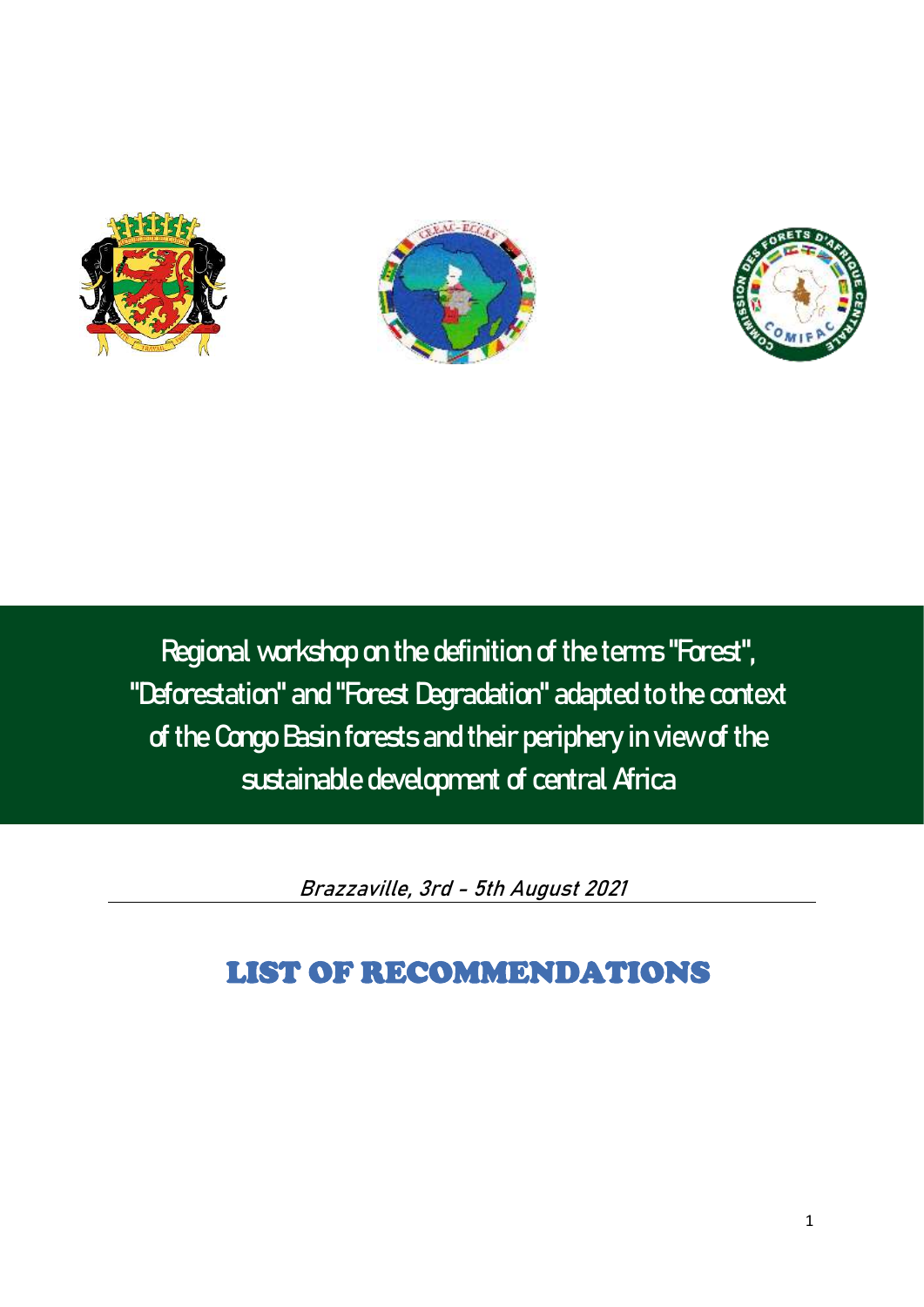## Introduction

At the invitation of His Excellency Mr. Gilberto Da Piedade Verissimo, President of the Economic Community of Central African States (ECCAS), the regional workshop on the definition of the terms "Forest", "Deforestation" and "Forest Degradation" adapted to the context of the forests of the Congo Basin and their periphery in view of the sustainable development of central Africa was held from August 3 to 5, 2021 in Brazzaville, Republic of Congo. The meeting was jointly organised by ECCAS, the government of the Republic of Congo and the Central African Forest Commission (COMIFAC) with the support of the European Union through the ECOFAC 6 programme, the World Wide Fund for Nature (WWF) through the UK Aid funding, the United Nations Educational, Scientific and Cultural Organization (UNESCO) and CIFOR. Mindful of the constraints imposed by the Covid-19 pandemic, the workshop was held through face-to-face sessions and by videoconference.

# 1. Objectives of the workshop

The general objective of the workshop was to contribute to the removal of constraints to the participation of agroforestry and livestock commodities produced in rural areas, situated in forest areas, in the sustainable development of ECCAS countries, as well as their positioning in national, regional and international markets.

# 2. Workshop participants

About fifty participants took part in the workshop. In addition to the ECCAS team, there were delegations from ECCAS member countries, including Congo, Burundi, Cameroon, Gabon, Central African Republic, Democratic Republic of Congo and Chad, representatives of national, sub-regional and international organizations, donors, the civil society, economic operators and the following initiatives COMIFAC, OCFSA, CEFDHAC, WWF, the European Union, UNESCO, FAO, CIFOR, FSC, FIB-RDC, RIOFAC, ANPN, RECEIAC, etc.

## 3. Opening ceremony

Six personalities presented speeches during the opening ceremony: the President of the Departmental and Municipal Council and Mayor of the city of Brazzaville, the Director of Policies and Partnerships at WWF Africa, the Ambassador and Head of Mission of the European Union in Congo, the President of the Regional Steering Committee of CEFDHAC, the Commissioner in charge of the Environment, Natural Resources, Agriculture and Rural Development of ECCAS, and the Minister of Forestry Economy of the Republic of Congo.

# 4. Designation of the Workshop Bureau

After the opening ceremony, a workshop bureau was set up comprising the following: **Chairperson**: Mr. Joel LOUMETO from Congo Vice-Chairman: Mr. Faustin TOKATE-KAMENGE of the Democratic Republic of Congo Reporter 1: Mr. Berchmans, HATUNGIMANA of Burundi Reporter 2: Mr. Batedjim NOUDJALBAYE of Chad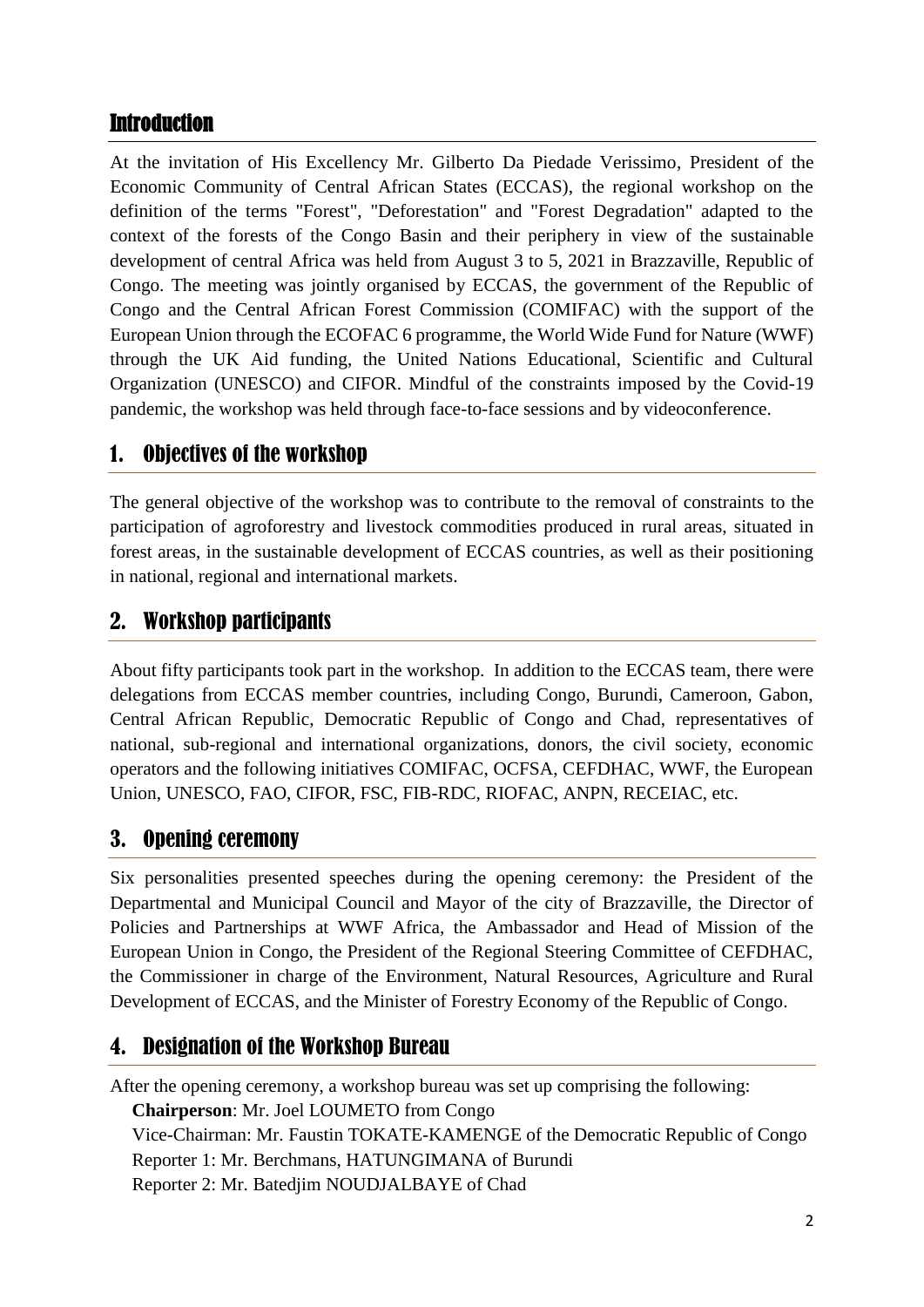Professor Martin TCHAMBA was the moderator.

# 5. Conduct of the proceedings

The workshop continued with the presentation of objectives, the presentation of the participants and the adoption of the agenda after amendments, structured around the following sessions:

- Basic concepts and notions
- National initiatives to combat deforestation in ECCAS countries
- Monitoring of deforestation trends
- Common approaches to defining the forest and monitoring deforestation trends in central Africa

During these sessions, a series of presentations were made in the plenary followed by discussions that led to the formulation of recommendations.

#### **5.1 Group work and feedback in the plenary**

At the end of the exchanges and discussions in plenary, the following groups were formed:

- **Group 1** in charge of the theme: Definitions of the terms "forests", "deforestation" and "forest degradation".
- **Group 2** in charge of two themes: Integrated forest governance and conducive institutional and organizational framework for the development of a sustainable forest economic system in central Africa.
- **Group 3** in charge of two themes: The African Continental Free Trade Area (AfCFTA), African markets dealing with agroforestry and livestock commodities, and permanent sectoral programmes.

The group work was followed by the restitution of the conclusions of the reports by each group in the plenary session. The restitution in the plenary offered the opportunity to participants, during the fruitful debates, to make observations for the improvement of the group work and to validate it.

#### **5.2 Post-workshop roadmap**

In the plenary, a draft post-workshop roadmap for the next steps was presented by ECCAS. After the exchanges and debates, this roadmap was validated subject to the mainstreaming of the amendments made by the working groups and its consolidation by ECCAS in consultation with the government of Republic of Congo and COMIFAC.

#### **5.3 Recommendations**

At the end of the deliberations, the following recommendations were made by the participants:

- **Regarding the definition of the terms "forests", "deforestation" and "forest degradation":**
	- Take into account the following criteria in order to achieve a harmonised definition of the concept of "forest" in the Congo Basin sub-region: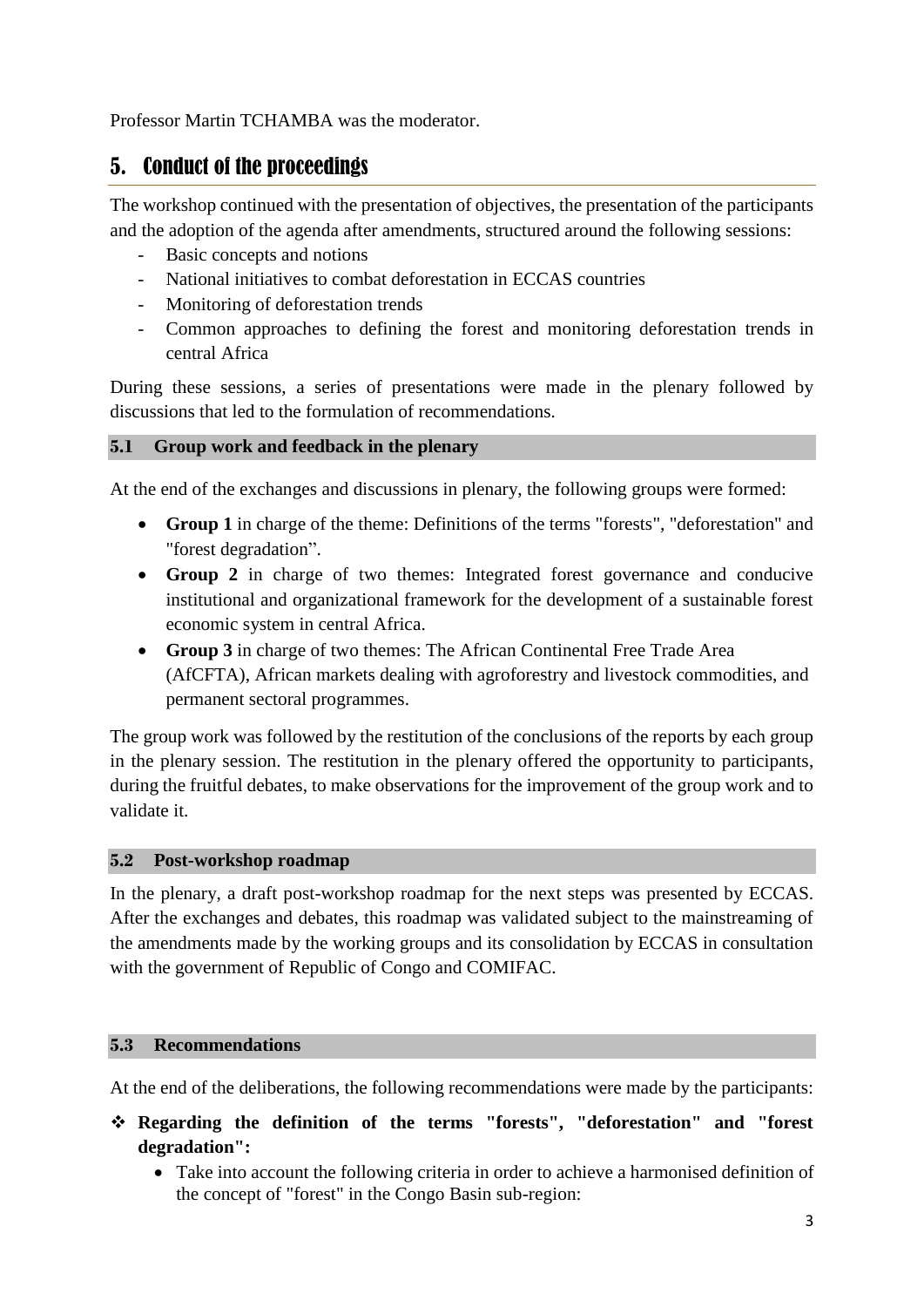- $\checkmark$  Historical aspects (traditional conception of the forest according to countries) habits and customs);
- $\checkmark$  Ecological zoning criteria
- $\checkmark$  Minimum area threshold
- $\checkmark$  Origin/species of trees found in these areas
- $\checkmark$  Size and number of trees within the area
- $\checkmark$  Biomass (rate defined by each country)
- $\checkmark$  Biodiversity (wildlife habitat).
- Seek to agree on the definition of the concept "forest" before going ahead to harmonise the definition of the concepts of "deforestation" and "forest degradation" in the Congo Basin sub-region. This is how the concepts of "deforestation" and "degradation" could find their full meaning, because the criteria of deforestation and degradation are functions of the criteria underlying the definition of the term "forest";
- Review and harmonise the definitions of the concepts "zero deforestation" and "imported deforestation" before their adoption at the regional level, because they are not consistent with the development ambitions of ECCAS country's members. As it stands, this could amount to limiting what are considered as the legitimate development ambitions that may be based on using land for infrastructure development and agricultural expansion.

### **Regarding forest governance:**

### **To ECCAS,**

- Develop and implement a sub-regional forestry policy based on the Yaoundé Declaration of 1999, existing sub-regional strategies and guidelines aimed at converting forests into the engine of economic, social and cultural development for the States and peoples of Central Africa;
- Institutionalise the monitoring and evaluation of integrated forest governance at the subregional level and provide countries with instruments (barometer/index) for the monitoring of integrated forest governance;
- Ensure the international marketing of forest products from the Congo Basin and promotion of the achievements made in favour of sustainable forest management. This promotion can be made, for example, by letting the world know that the Congo Basin alone contains 5 million hectares of certified natural forest, representing the largest certified natural forest area in the world, in addition to its strong capacity to regulate the climate. Or by implementing the mechanism of rewarding actors for their performance in forest governance (the ECCAS good governance award), etc.;
- Harmonise regulations on taxation and logging standards;
- Promote the economy of protected areas and the Public Private Partnership approach.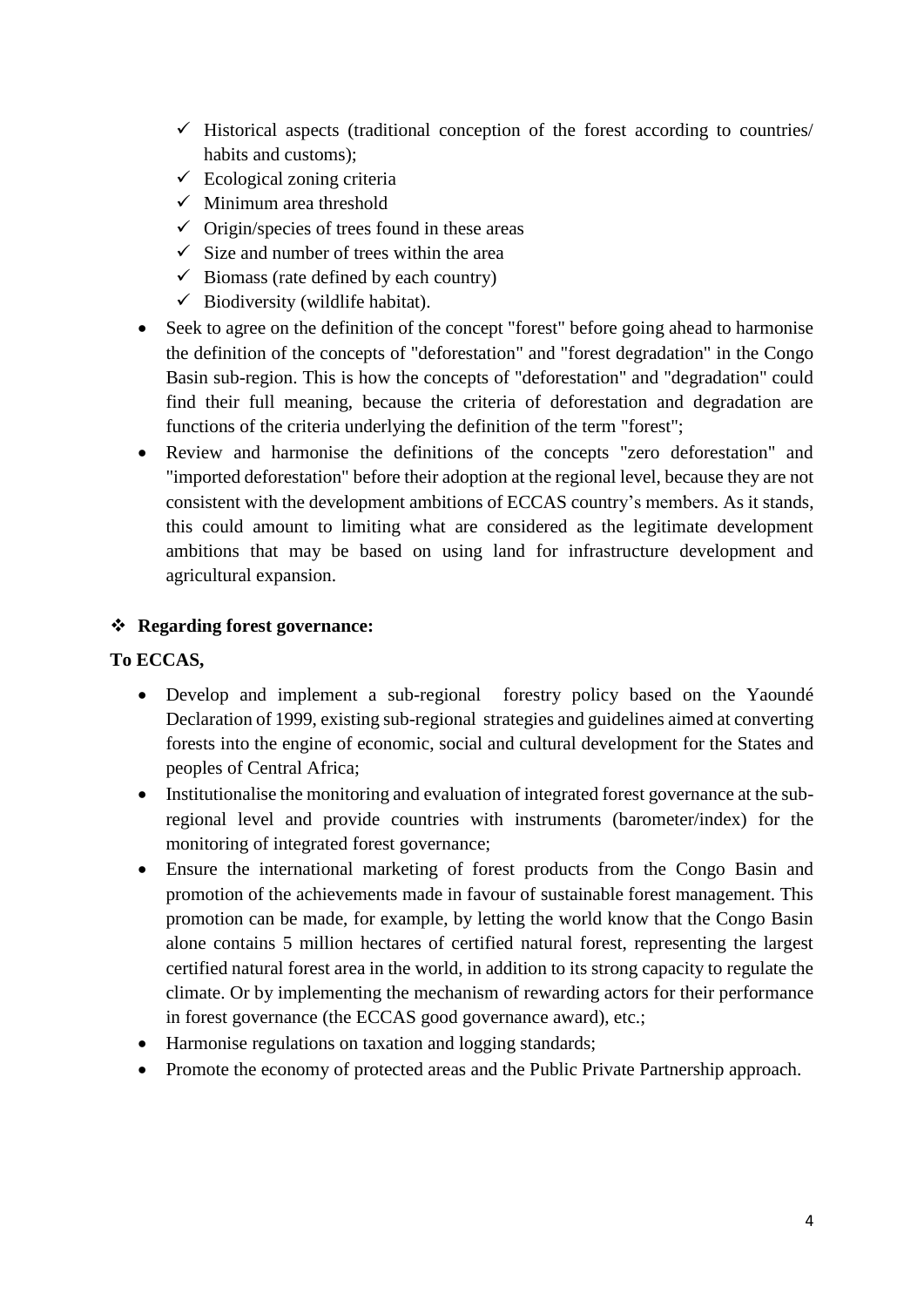#### **To the ECCAS member States,**

- Translate the sub-regional forestry policy into national forestry policies for countries that do not have them, or update them for countries that do have, and placing as such forests at the heart of the economic, social and cultural planning and development of the States and peoples of central Africa;
- Develop and implement national land-use plans and set up national land-use commissions for countries that do not have them and/or update them for countries that do have such plans in order to achieve integrated forest governance;
- Establish mechanisms and institutions for the arbitration and management of conflicts that arise between the sectoral administrations involved in forest management;
- Harmonise sectoral natural resource management policies and legislation (promote coexistence and cohabitation of land uses);
- Put in place coherent mechanisms and/or frameworks for the promotion of national initiatives relating to the fight against climate change, responsible forest management, forest landscape restoration and the development of genetic resources and associated traditional knowledge (REDD+, FLEGT, AFR 100, APA);
- Proceed with the revision of national texts and instruments to take into account the economic dimension of forest resources, in particular aspects related to the promotion of a sustainable forest economy; an economy that targets the local development and processing of forest products, sustainable industrialisation, development of natural capital, the green economy, ecotourism, promotion of NTFPs, development of genetic resources and associated knowledge, tax incentives, creation of wealth through the exploitation of forest and wildlife resources, etc;
- Develop and implement specific mechanisms and institutions to fight forestry crime. Example 1: The Special Court for the fight against forestry crime. Example 2: National forest management monitoring and control system; Example 3: Inter-sectoral inspection missions.

### **To ECCAS, COMIFAC and the States:**

- Promote forest certification as:
	- $\checkmark$  an instrument for strengthening governance, transparency and responsible management of central African forests;
	- $\checkmark$  a mechanism for public-private partnerships in sustainable forest management
	- $\checkmark$  a mechanism for facilitating access to niche markets for central African forest products and increasing the ecological and social value of our forests;

## **With regard to the establishment of an institutional and organisational framework conducive for the development of the sustainable forestry economy system in central Africa:**

#### **To ECCAS and COMIFAC,**

 Update the auditing of sub-regional institutions involved in the forestry sector in central Africa with a view to identifying their strengths and weaknesses, their uniqueness and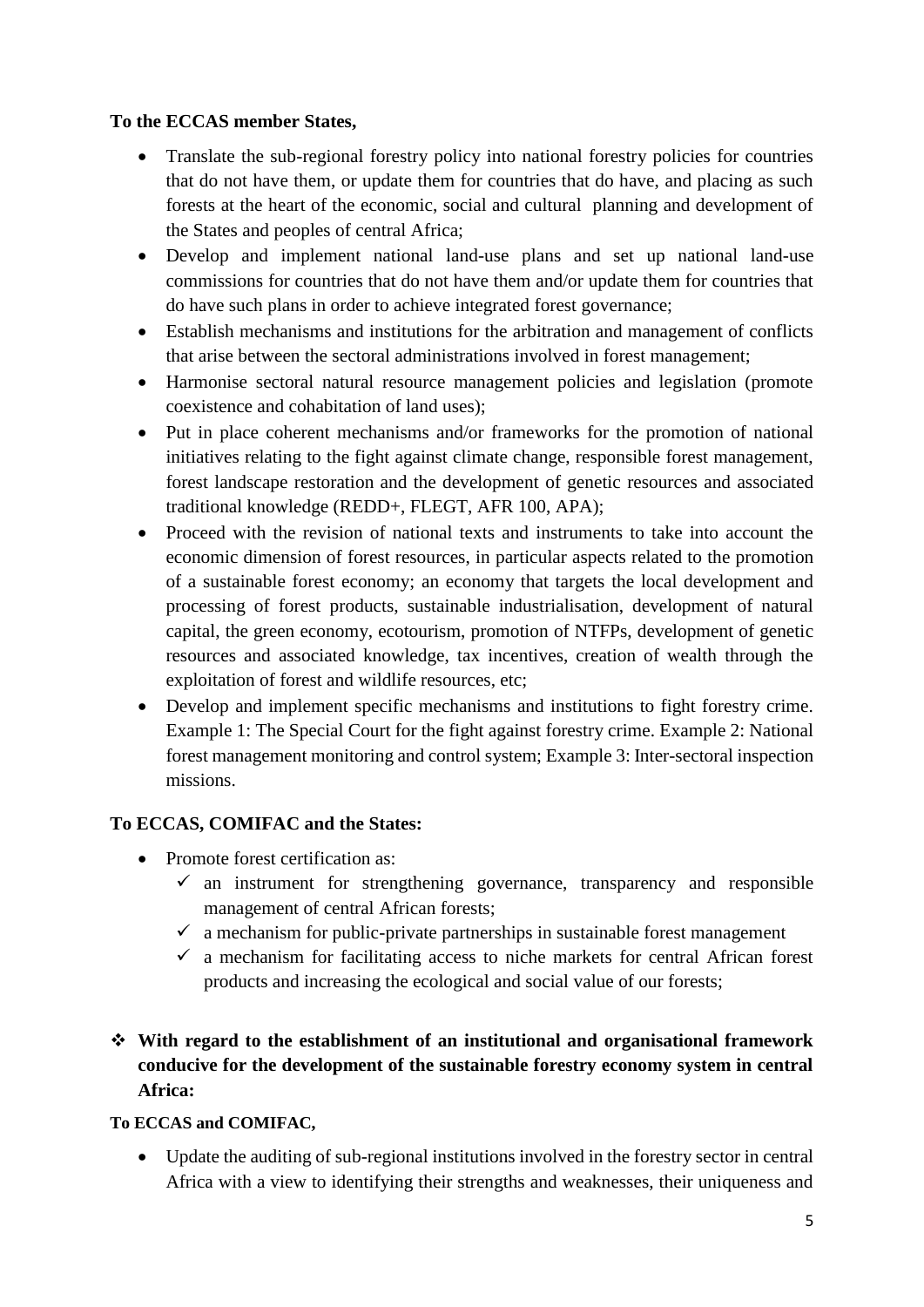complementarity and make proposals to update their mandate in order to keep those that are relevant, merge those that should be merged and dissolve those that are no longer relevant;

- Continue the rationalisation of the sub-regional institutions involved in the forestry sector;
- Establish a sustainable financing mechanism that takes into account all the rationalised sub-regional institutions, drawing inspiration from the ECCAS and CEMAC such as Community Contribution Integration mechanism;
- Transform OFAC into an instrument of governance and data sharing among the States of the sub-region with a view to promoting the sustainable management of the Congo Basin forests;
- Strengthen the capacity of sub-regional institutions to anticipate and act in a forwardlooking manner with the States to achieve integrated governance of the Congo Basin forests;
- Improve the status of the staff of the sub-regional institutions in order to make them more attractive.

## **Regarding the African Continental Free Trade Area (AfCFTA) and responsible African markets for agroforestry and livestock commodities:**

- Establish a regional task force to develop a sustainable and responsible competitiveness plan (sustainable business plan) for strategic agro-forestry and livestock commodities in central Africa, in order to increase the contribution of those agro-forestry, livestock and fishery commodities to the GDP of the States, taking into account the opportunity provided by the AfCFTA,
- Promote investments aimed at creating added value in the perspective of a responsible intra-African markets;
- Mobilise funds to support private investments dedicated to continental markets;
- Develop training programmes (marketing, negotiation with customers, etc.) targeting intra-African trade;
- Develop or create "Marketing" units/agencies in the ministerial institutions with a clear profile for regional markets;
- Support investments in sustainable forest management;
- Facilitate and organise access to regional markets by simplifying intra-African trade procedures and harmonising tax and customs regimes;
- Support SMEs that are already involved in sub-regional exports;
- Initiate inter-sectoral coordination in the States on the problem of intra-regional trade;
- Develop responsible procurement policies for public purchases in the administrations;
- Promote deforestation-free commodity supply chains and support companies, which committed for (i.e. trade fairs, exhibitions, etc.).